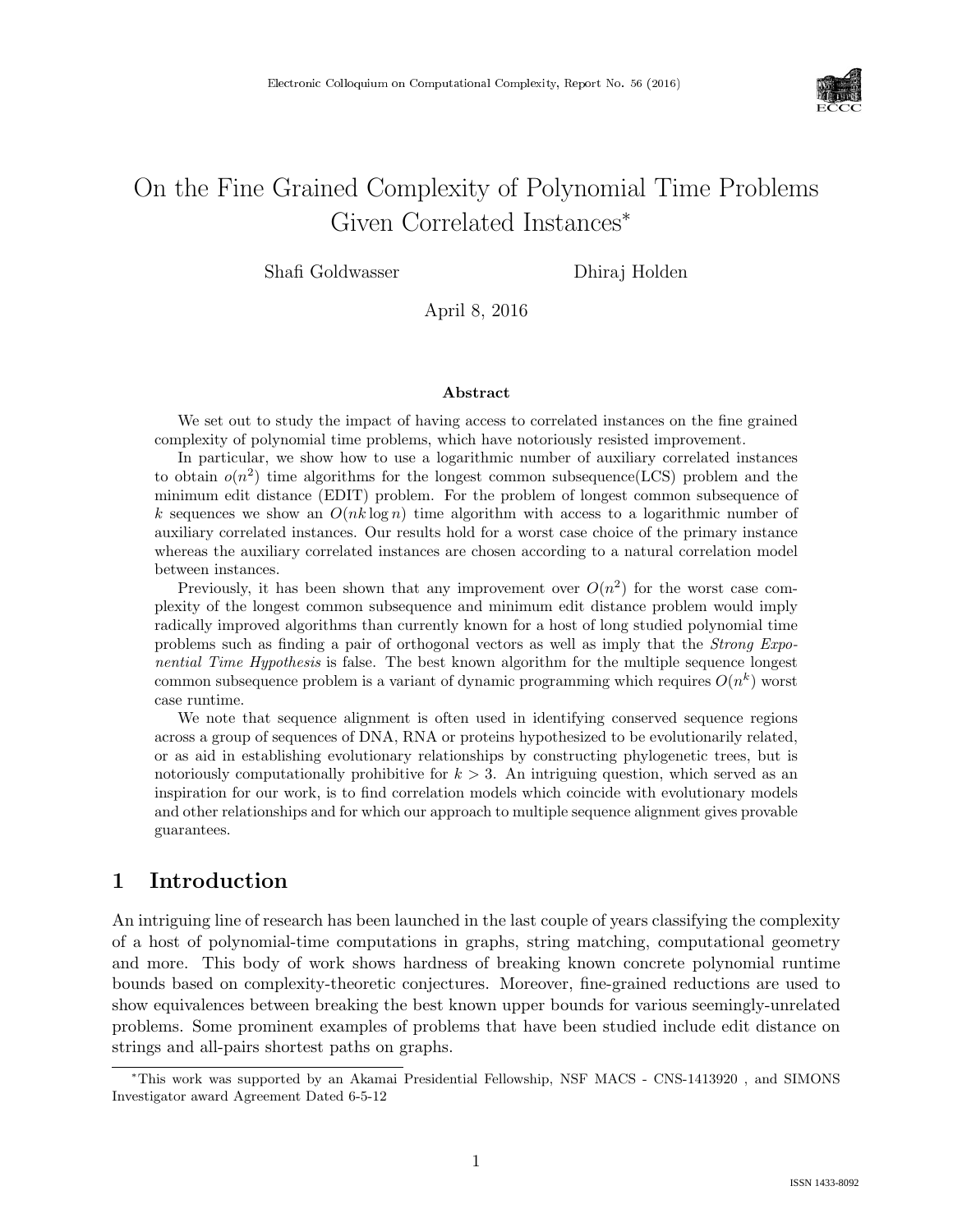For example, Backurs and Indyk [5] have shown that if the *edit distance* between two strings (EDIT) – the minimum number of insertions, deletions or substitutions of symbols needed to transform one string into another – can be computed in time  $O(n^{2-\delta})$  for some constant  $\delta > 0$ , then the satisfiability of conjunctive normal form formulas with  $n$  variables and  $m$  clauses can be solved in time  $poly(m)2^{en}$  for a constant  $\epsilon > 0$ . This would violate the Strong Exponential Time Hypothesis (SETH). A  $O(n^{2-\delta})$  algorithm for EDIT would also imply a sub-quadratic algorithm for the orthogonal vector problem and a host of others.

Another example in work by Abboud, Backurs and Williams [1] addresses (among other problems) the longest common subsequence (LCS) problem – the length of the longest non-consecutive string common to two sequences. A well known dynamic programming algorithm solves this task in  $O(n^2)$  time and [1] indicates that this may be the best possible, up to logarithmic factors. In particular, [1] shows that an  $O(n^{2-\epsilon})$  algorithm for the LCS of two sequences of length n over a constant size alphabet would refute SETH and show a sub-quadratic algorithm for the orthogonal vectors problem and a host of others. For finding the longest subsequence common to k input sequences, it is similarly argued that achieving  $O(n^{k-\epsilon})$  for any  $\epsilon > 0$  is unlikely in [1].

In a different vein, a recent work of Dinur, Goldwasser, and Lin [6] ask whether the computational complexity of a problem can radically change if one had access to auxiliary "correlated instances" to the primary instance of the problem to be solved. They argue that access to such instances often arises in natural settings and thus the question is not whether they exist but how and whether it is possible to take advantage of them to gain significant computational game.

A telling example is the integer factoring problem for which the best known algorithm for factoring runs in sub-exponential time, and yet given two (highly) correlated instances can be solved in polynomial time. In particular, for integers  $N = pq$  and  $M = p'q$  of length n, by computing  $gcd(N.M) = q$ , the factorization of N can be computed in  $O(n^2)$ . Surprisingly, variations on such correlations come up when poorly designed pseudo random number generators are used to choose the composite numbers within the RSA encryption algorithm, whose secret factorization underlies the security [10].

Dinur et al. [6] study how access to correlated instances affect constraint satisfaction problems (CSP) which are NP-Hard to solve in the worst case and for which no polynomial time algorithm is known for the average case distributions considered. The question of which types of correlations to consider is obviously the key question. For example, one cannot hope for a significant speedup if the correlated instances can be generated from the primary instance, in time which is less than the fastest known algorithm for the problem at hand. Indeed [6] show that a logarithmic number of correlated instances may significantly speedup solving the CSP from intractable to tractable. The framework which [6] suggest is to explicitly consider distributions over correlated instances where correlations are directly defined between the solutions of the primary and auxiliary instance (which in turn imply a correlated between than the instances). They abstract the notion of a generating process G for a search problem P which is initialized with I, a (possibly worst case) instance of P, an underlying solution S for I, and a parameter k, and outputs instances  $\{I_j\}_{j=1,\dots,k}$  chosen by a probabilistic process applied to  $(I, S)$ . The algorithm designer is then given the tuple of  $k + 1$ instances  $I, I_1, ..., I_k$  and is tasked with finding a solution to I.

Whereas the work of [6] asked whether access to a polynomial number of auxiliary (but correlated) instances can enable us to find a polynomial time solution to an otherwise intractable problem, In this paper we turn our attention to tractable problems (in P) and ask how their finer grained complexity changes with auxiliary access to correlated instances .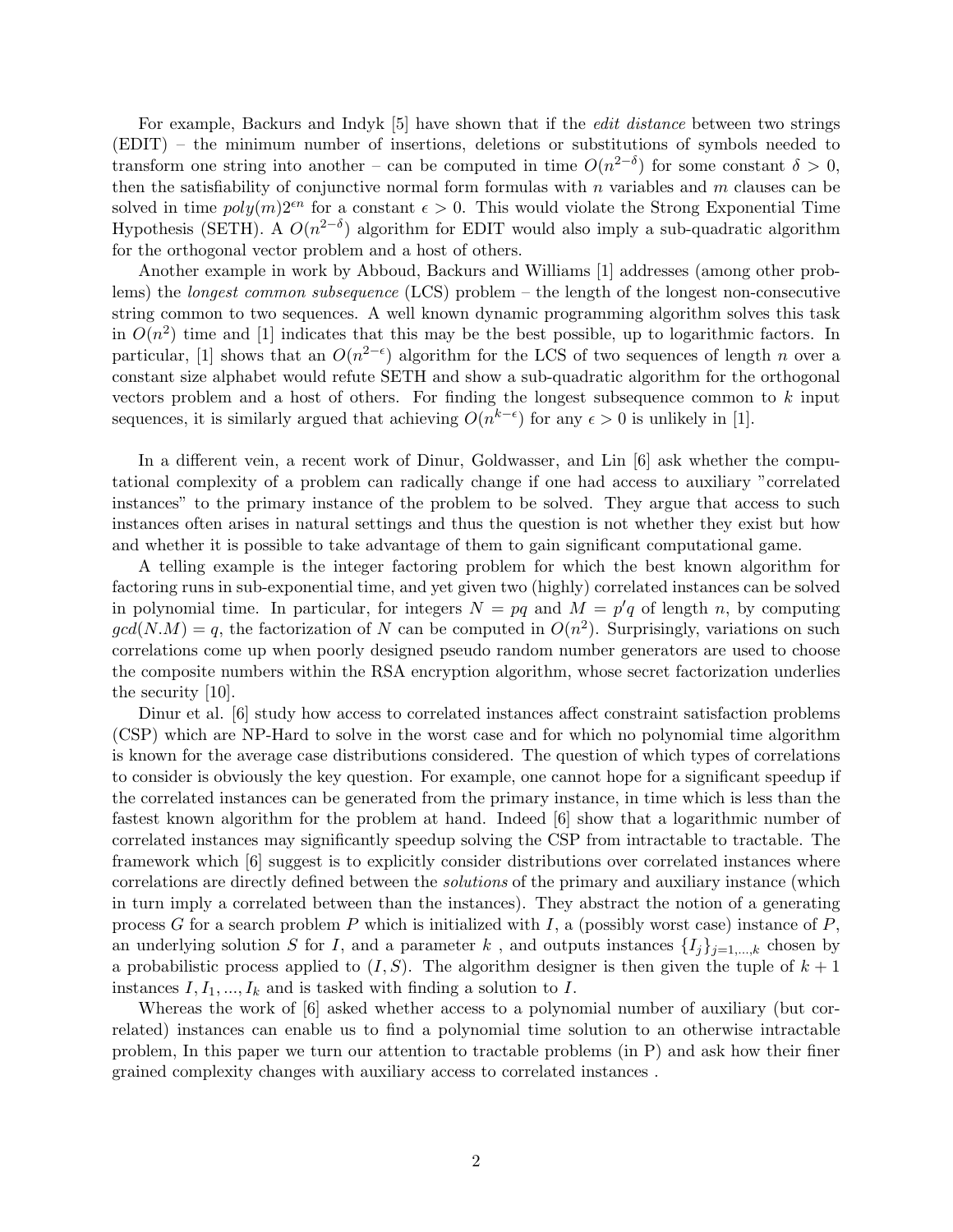### 1.1 New Work

In this paper, we set out to study the impact of access to correlated instances on the fine grained complexity of well known polynomial time problems which have consistently resisted improvement. Namely, given problems of known (and conjectured) complexity  $O(n^c)$  for some  $c > 0$ , we seek to improve their complexity to  $O(n^{c-\epsilon})$  for some  $\epsilon$  or even  $O(npoly(log n))$  given natural (and hopefully available) auxiliary correlated instances.

The immediate question which comes to mind is which *P-time problems* to study and which correlations would be interesting and useful to consider. We chose to consider three problems inspired by the work of  $[5, 1]$ : the Longest Common Subsequence (LCS) problem where an instance is composed of two strings  $(x, y)$  over an alphabet  $\Sigma$  and one seeks the maximum length not necessarily consecutive substring common to both; the k Longest Common Subsequence (k-LCS) problem where an instance is composed of k strings over alphabet  $\Sigma$  and one seeks the maximum length not necessarily consecutive substring common to all  $k$  substrings; and the *Minimum Edit* Distance (EDIT) where an instance is composed of two strings over alphabet  $\Sigma$  one seeks the minimum number of insert, delete and replace operations to obtain one string from the other. We chose these problems due to the mounting evidence produced in the work of [5, 1] and others that the known (stand alone) worst case complexity of these problems represent the complexity of many other problems shown equivalent via fine-grained reductions.

The choices of which auxiliary instances (and which correlations) to consider for the  $LCS$ , k-LCS and EDIT problem are problem specific. Indeed, one may argue that this will likely always be the case, as our hope is to consider correlations which would come up via natural generating processes of problem instances. For example, In bioinformatics, sequence alignment is a way of arranging the sequences of DNA, RNA, or proteins to identify regions of similarity that may be a consequence of functional, structural, or evolutionary relationships between the sequences. Although we expect that only certain parts of the genome will be in common between say multiple organisms, these parts will have a much higher rate of matching than random chance. Thus, which correlations between sequences one may expect are dictated by evolutionary process which would be highly problem specific.

In particular, for the LCS problem on a worst case primary instance string pair  $(x, y)$  with longest common sub-sequence at set of locations A we choose to consider randomly chosen auxiliary instances  $(x^j, y^j)$  for which with probability much higher than at random also have a common subsequence at locations A. For the  $k\text{-}LCS$  problem, on a worst case primary instance k-tuple with longest common sub-sequence at locations  $A$ , we will consider randomly chosen auxiliary  $k$ tuple instances which each also have a common subsequence at locations A. For the EDIT problem, on a worst case primary instance string  $(x, y)$  we will consider random auxiliary instances  $(x^j, y^j)$ where  $y^j$  is obtained from  $x^j$  by applying the same sequence of edit operations which were applied to x to obtain y. Similar results follow when the  $x^j$ 's are chosen as a random perturbation of x.

We will show new algorithms which achieve significant runtime complexity improvement for all three problems  $LCS$ , k-LCS and EDIT with access to  $O(\log n)$  additional sequences correlated as above. We state our results and correlation models in detail below.

A word of caution: one should be careful not to consider correlations which trivialize the problem. An example of such trivializations would be access to "too many" auxiliary instances. Whereas in [6] "too many" would correspond to more than a polynomial number of instances, in the current work it would be more than a linear number of auxiliary instances. Indeed, in all the cases we consider in this paper, a logarithmic number of additional instances suffice to get a marked improvement, as was the case of [6]. Another forbidden trivialization, avoided here, would be access to auxiliary "easy" instances for which both the problem is easy to solve and the correlation enables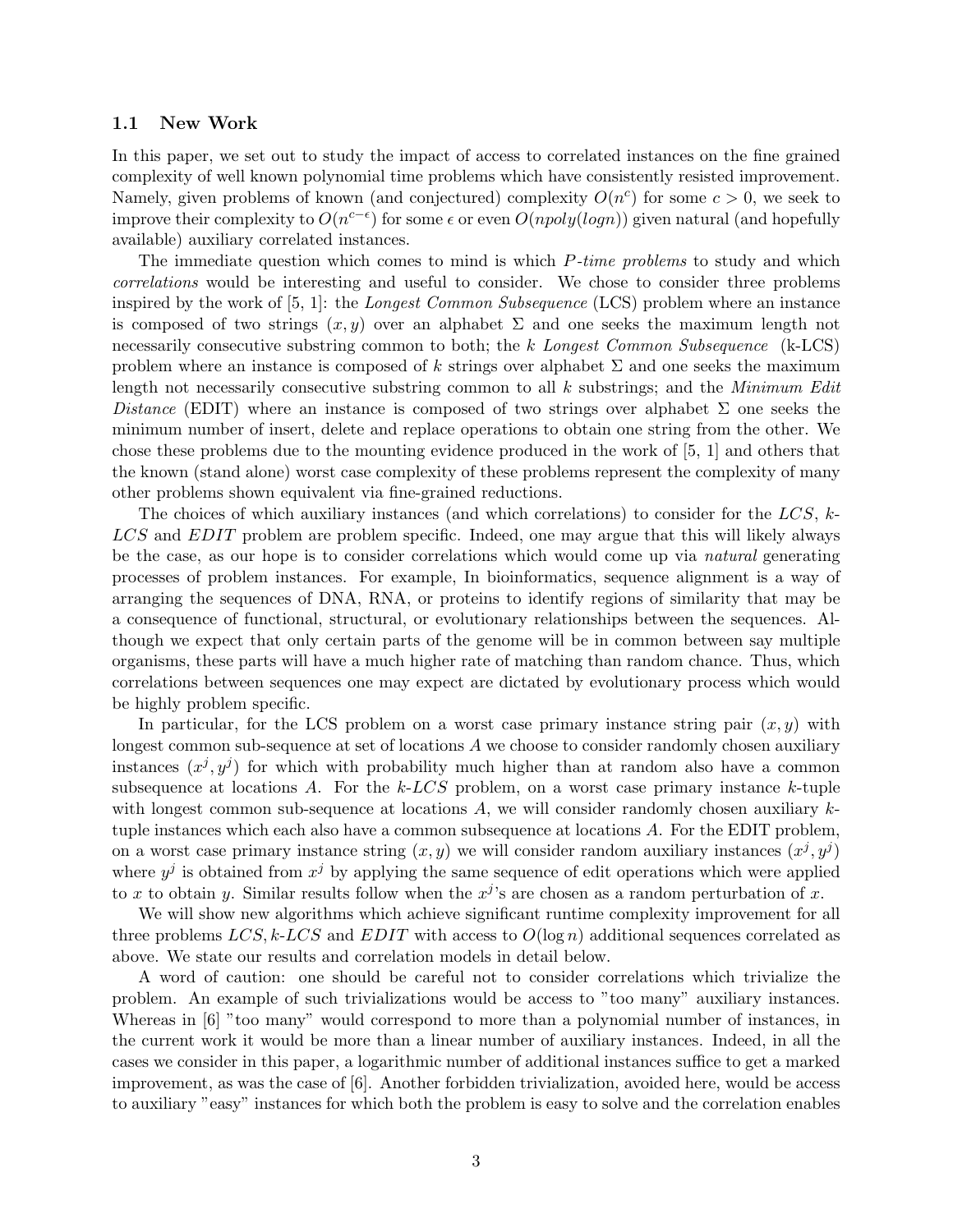trivial extraction of the answer for the primary instance.

#### 1.1.1 The LCS Results

Let P ri denote any distribution over LCS instances. Let  $(x, y) \in Pri$  denote a pair of n bit strings over alphabet  $\Sigma$ . Let  $\vec{a} = (a_1, ... a_m)$  and  $\vec{b} = (b_1, ..., b_m)$  denote two sequences in [1, n] such that  $a_1 < a_2... < a_m$  and  $b_1 < b_2... < b_m$  corresponding to locations in string x (and y respectively) in which a primary solution to  $LCS(x, y)$  resides. Namely,  $x_{a_j} = y_{b_j}$  for all j, and m maximizes the length of such sequences. The l auxiliary instances  $(x^1, y^1), \ldots (x^l, y^l)$  are chosen at random in  $\Sigma^{2n}$ such that for each  $(x^j, y^j)$  the sequence residing in the locations  $\vec{a}$  of  $x^j$  matches the sequence in locations  $\vec{b}$  of  $y^j$ . Namely,  $x^j_{a_i} = y^j_b$  $\delta_{b_i}^j$  for all j, for  $1 \leq i \leq m$ .

Note that we selected the primary instance in a worst case manner, whereas the auxiliary instances are selected at random, and then modified so that in each auxiliary pair  $x^j$  and  $y^j$  share a common subsequence at the same locations that primary  $x$  and  $y$  contain the longest common subsequence. We note that the actual substring at the  $\vec{a}$  locations of  $x^j$  are not required (and are unlikely to match) the substrings at the  $\vec{a}$  locations of the primary instance y. Thus, a solution for LCS for any of auxiliary pairs, does not yield a solution for the primary pair on its own. Indeed, we need  $l = O(log n)$  auxiliary solutions to be able to extract the solution to the primary instance.

A key technical insight is that it is now possible to construct a new instance of the LCS problem over an extended alphabet where each character corresponds to a vector in  $\Sigma^{l+1}$  and which now has enough structure ( as opposed to the primary worst case instance) to be solved in sub-quadratic time. Essentially, each character in a position of the new LCS instance is determined by the characters in the original primary and auxiliary instances at the same position. When the number of auxiliary instances is large enough and the distribution is uniform, it will mean that any matching "character" in the new instance pair corresponds to a part of the longest common subsequence of the original primary instance with high probability, making the longest common subsequence problem solvable in sub-quadratic time by an algorithm due to James and Szymanski [11]. The latter show an algorithm for LCS with running time of  $O((r+n)logn)$ , where r is the total number of ordered pairs of positions at which the two sequences match. Thus in the worst case the algorithm of [11] has a running time of  $O(n^2 \log n)$ . However, for special cases when most positions of one sequence match relatively few positions in the other sequence, a better running time can be expected. In the our setting, we expect the new instance to exhibit with high probability behavior which will solicit an improved running time.

To (semi) formally state our first result (and for ease of comparison with the one following), we define the inputs to our algorithm via the following generating process GenLCS1:

On input  $n, l$  where n is the length of the primary instance, l the number of auxiliary instances, do the following:

- 1. Choose a worst case primary instance  $(x, y) \in \Sigma^2$  with solution  $(a_1, ..., a_m)$  and  $(b_1, ..., b_m)$  such that  $x_{a_i} = y_{b_i}$  for all *i*.
- 2. For  $j = 1, ..., l$ , choose an auxiliary instance  $(x^j, y^j)$  at random from  $\Sigma^{2n}$
- 3. For  $j = 1, ..., l$  and  $i = 1, ..., m$ , set the  $a_i$ -th bit of  $x^j =$  the  $b_i$ -th bit of  $y^j$

Output  $(x, y), (x<sup>1</sup>, y<sup>1</sup>), ..., (x<sup>l</sup>, y<sup>l</sup>)$ 

Informal Theorem 1 (Solve LCS with  $O(log n)$  instances.) There exists an algorithm which on input pairs  $((x, y), (x<sup>1</sup>, y<sup>1</sup>), ..., (x<sup>l</sup>, y<sup>l</sup>)$  generated by  $GenLCS1(n, l)$  solves the  $LCS(x, y)$  problem and runs in expected time  $O(n^{2-\epsilon} \log n)$  for  $l = \epsilon \log n$ ,  $0 < \epsilon \leq 1$  where the expectation is taken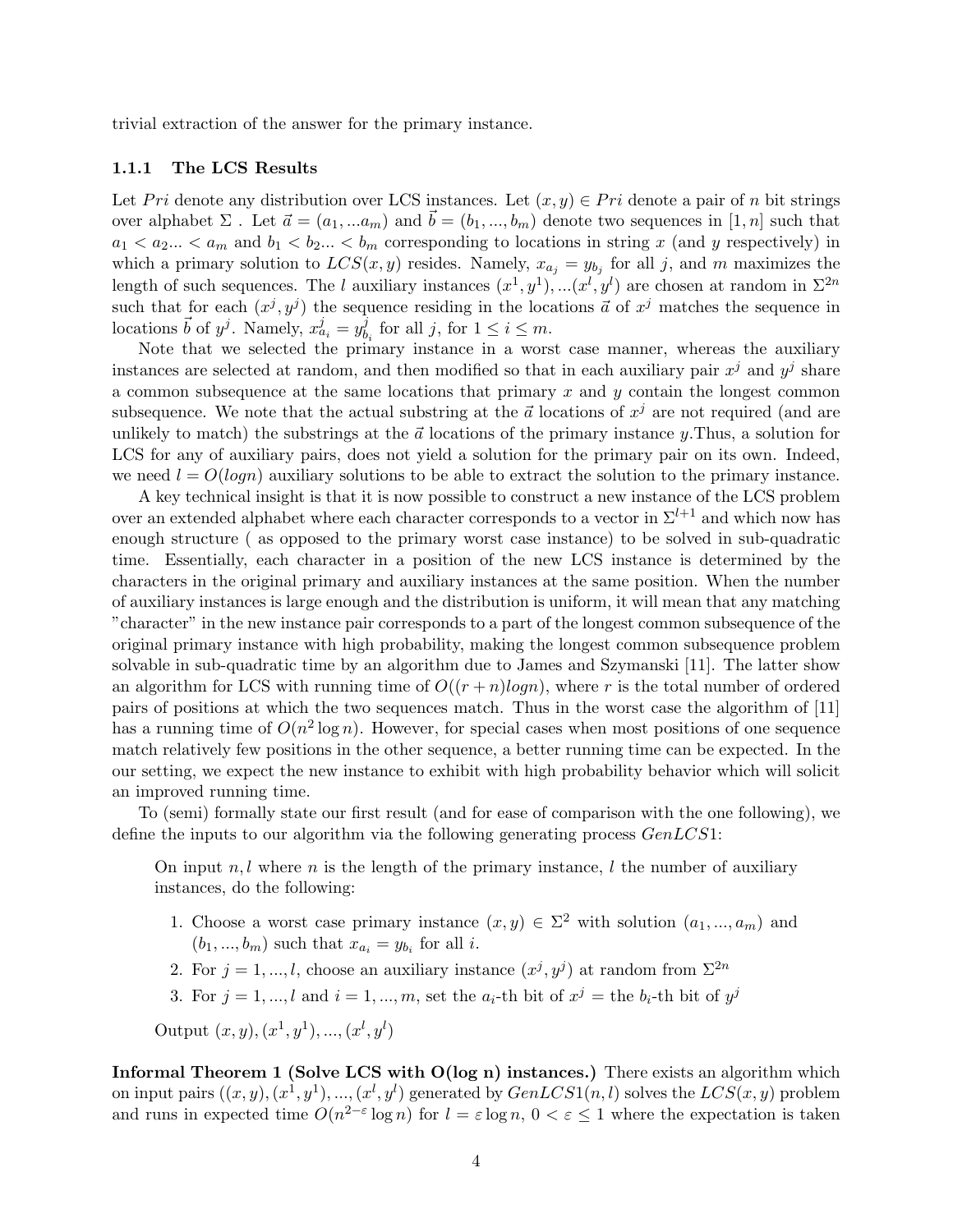over the choices of auxiliary inputs in  $GenLCS1(n, l)$ .

We next ask what happens if we relax the restriction that the auxiliary instances all contain a common subsequence at the locations of the longest common subsequence of the primary original instance. Instead, say that each pair of the longest common subsequence is present in the auxiliary instances with probability slightly than  $\frac{1}{2}$ , say  $\frac{1}{2} + \epsilon$ . Using considerably more complex algorithms and in particular techniques from locality sensitive hashing we show the following.

As before, to (semi) formally state our results, we define the inputs to our algorithm via the following generating process  $GenLCS2<sub>\epsilon</sub>$ 

On input  $n, l$  where n is the length of the primary instance, l the number of auxiliary instances, do the following:

- 1. Choose a worst case primary  $(x, y) \in \Sigma^2$  with solution  $(a_1, ..., a_m)$  and  $(b_1, ..., b_m)$ such that  $x_{a_i} = y_{b_i}$  for all i and  $a_1 < \ldots < a_m$ ,  $b_1 < \ldots < b_m$
- 2. For  $j = 1, ..., l$ , choose an auxiliary instance  $(x^j, y^j)$  at random from  $\Sigma^{2n}$
- 3. For  $j = 1, ..., l$  and  $i = 1, ..., m$ , set  $a_i$ -th bit of  $x^j$  = the  $b_i$ th bit of  $y^j$  with probability  $\varepsilon$  and leave it unchanged with probability  $1 - \varepsilon$ .

Output  $(x, y), (x<sup>1</sup>, y<sup>1</sup>), ..., (x<sup>l</sup>, y<sup>l</sup>)$ 

Informal Theorem 2 (Solve LCS with weaker correlation.) Let  $\varepsilon \in [0, \frac{1}{2}]$  $\frac{1}{2}$ . There exists an algorithm which on a tuple of input instances  $(x, y), (x^1, y^1), ..., (x^l, y^l)$  drawn from  $GenLCS2_{\varepsilon}(n, l)$ , outputs  $LCS(x, y)$  with probability at least  $2/3$  (where the probability is taken over the choices of auxiliary inputs in  $GenLCS2_{\varepsilon}(n, l)$ , and runs in time  $O(ln^{1+d})$  for  $d = \min\left(\frac{\log \frac{2}{1+2\varepsilon-2\delta}}{\log \frac{2}{1+2\delta}}, 1-O(\frac{1}{\log n}\log^2 \frac{l}{\log n})\right)$ 

and  $\delta = \sqrt{\frac{9 \log n}{l}}$  $\frac{\log n}{l}$  .

For  $l = \Omega(\log n)$ ,  $d < 1$ , which means that this algorithm runs in subquadratic time.

### 1.1.2 The k-LCS Results

The previous section showed how to use correlated instances to get faster algorithms for finding the longest subsequence common to two input strings. We now ask if these results can be extended to computing the longest common subsequence of k input sequences where  $k > 2$ . It is known that being able to compute the longest common subsequence of k sequences in  $n^{k-\varepsilon}$  time would give faster algorithms for NC-SAT and prove circuit lower bounds [2].

We will denote the primary instance as  $(x[1], ..., x[k])$ , consisting of k strings each in  $\Sigma<sup>n</sup>$ , We will denote the primary solution to  $kLCS(x[1], ..., x[k])$  by  $(a[1], ..., a[k])$  where  $a[i] = (a[i]_1, ..., a[i]_m)$  are a sequence of m locations in  $x[i]$  such that  $x[1]_{a[1]_i} = x[2]_{a[2]_i} = ... = x[k]_{a[k]_i}$  for all  $i \in \{1, ..., m\}$ where  $m$  is maximal. The auxiliary instances of kLCS will be uniformly chosen subject to the constraint that they each have a random common substring at the location of the longest common substring of the primary instance. Using  $l = O(\log n)$  extra instances will enable us to design an algorithm which runs in  $O(kn \log n)$  time.

To determine the kLCS of a worst case primary instance, given the auxiliary instances, we will need a different algorithm then the one designed for the case of two sequences. We begin from the basic idea for the LCS algorithm on two input strings. Recall, that the algorithm constructed a new instance over a larger alphabet whose characters are  $\Sigma^{l+1}$  vectors, for which any matching character were part of the longest common subsequence with high probability. Note that the existence of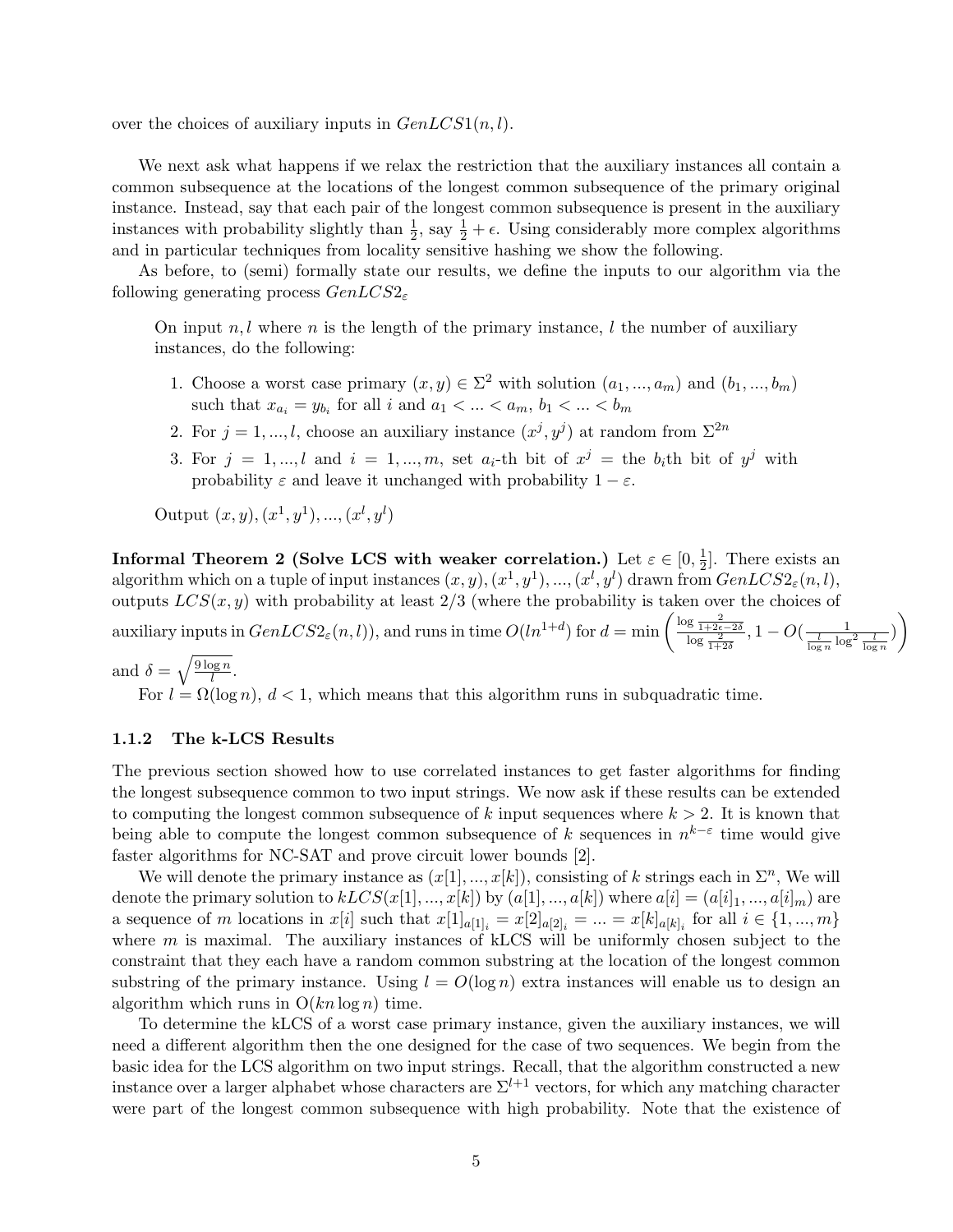these pairs does not depend on k. This suggests the following idea: For strings 2 through  $k$ , put each character from the larger alphabet, which corresponds to the values of the primary and auxiliary instances at one location, into a bucket along with its index, where the buckets are indexed by vectors of length  $l + 1$ . Then, for each vector of values in the primary and auxiliary instances of string 1, check if there is a vector in string 2 that is equal to the vector in string 1. These locations correspond to the locations of the longest common subsequence in string 1. To find the locations of the longest common subsequence in the other strings, we look for the vectors in string 1 that are part of the longest common subsequence in the other strings using the buckets.

To state the result (semi) formally we consider the following generating process  $GenLCS[k]$ :

On input  $n, l, k$  where n is the length of the primary instance which is composed of k strings and  $l$  the number of auxiliary instances:

- 1. Choose a worst case primary instance  $(x[1]...x[k])$  be k-tuple of n long strings over alphabet  $\Sigma$  with solution  $a[1],...,a[k]$  where  $a[i]$  is an m long sequence of locations and  $a[1]_i < \ldots < a[k]_i$  for all  $i = 1,...,m$
- 2. For  $j = 1, ..., l$ , choose auxiliary instance  $(x[1]^{(1)}, ... x[k]^{(1)}), ..., (x[1]^{(l)}, ..., x[k]^{(l)})$  at random from  $\Sigma^{nkl}$
- 3. for every  $j = 1,...l$ , modify the locations  $a[2],...,a[k]$  of  $x[2]^{(j)},...,x[k]^{(j)}$  (respectively) to contain the subsequence in locations  $a[1]$  of  $x[1]^{(j)}$ . (This corresponds to choosing the one random subsequence to use at locations  $a[1], a[2], ..., a[k]$  per each auxiliary  $x[1]^{(j)}, ..., x[k]^{(j)}$

Output  $(x[1], x[2], ..., x[k])$ ,  $(x[1]^1, x[2]^1, ..., x[k]^1)$ , ...,  $(x[1]^l, x[2]^l, ..., x[k]^l)$ 

Informal Theorem 3 (Solve k-LCS exactly with  $O(\log n)$  instances.) There exists an algorithm A which on inputs generated by  $GenLCS[k(n, l)$  solves the  $kLCS(x[1], ..., x[k])$  problem and runs in expected time  $O(nk \log n)$  where  $l = O(\log n)$  where the expectation is taken over the choices of auxiliary inputs in  $GenLCS[k](n, l)$ .

### 1.1.3 The EDIT Result

In the Minimum Edit Distance (EDIT) an instance is composed of two strings  $(x, y)$  over alphabet  $\Sigma$ . A solution provides the minimum number of insert, delete and replace operations to obtain one string from the other.

To state the EDIT results precisely, consider the following generating process. Let  $\pi_1, \pi_2, ..., \pi_k$ be the minimum sequence of edits needed to transform  $x$  to  $y$ . The auxiliary instances are random pairs of n-bit strings whose minimum edit sequence are the same as for the primary instance. Namely, for auxiliary pair  $x^{(1)}, y^{(1)}, y^{(1)}$  is obtained from  $x^{(1)}$  using the same edit sequence which transformed x to y. Somewhat more generally, consider a worst case instance  $(x, y)$  and auxiliary instances  $(x^{(1)}, y^{(1)}), (x^{(2)}, y^{(2)}), \dots$ , with  $x^{(i)} = x$  with each character changed with probability  $\epsilon \in$ [0, 1] and  $y^{(i)} = \pi_k(\pi_{k-1}(\ldots(\pi_1(x^{(i)}))\ldots))$ . This is the distribution on which our algorithms perform.

Informal Theorem 4(Solve EDIT exactly with  $O(\log n)$  instances.) There exists an algorithm A which on inputs generated as above solves the  $EDIT(x, y)$  for a worst case primary instance and auxiliary instances as above such that on  $O(\log n)$  auxiliary instances, the algorithm computes  $EDIT(x, y)$  with high probability and runs in expected time  $O(n \log n)$ .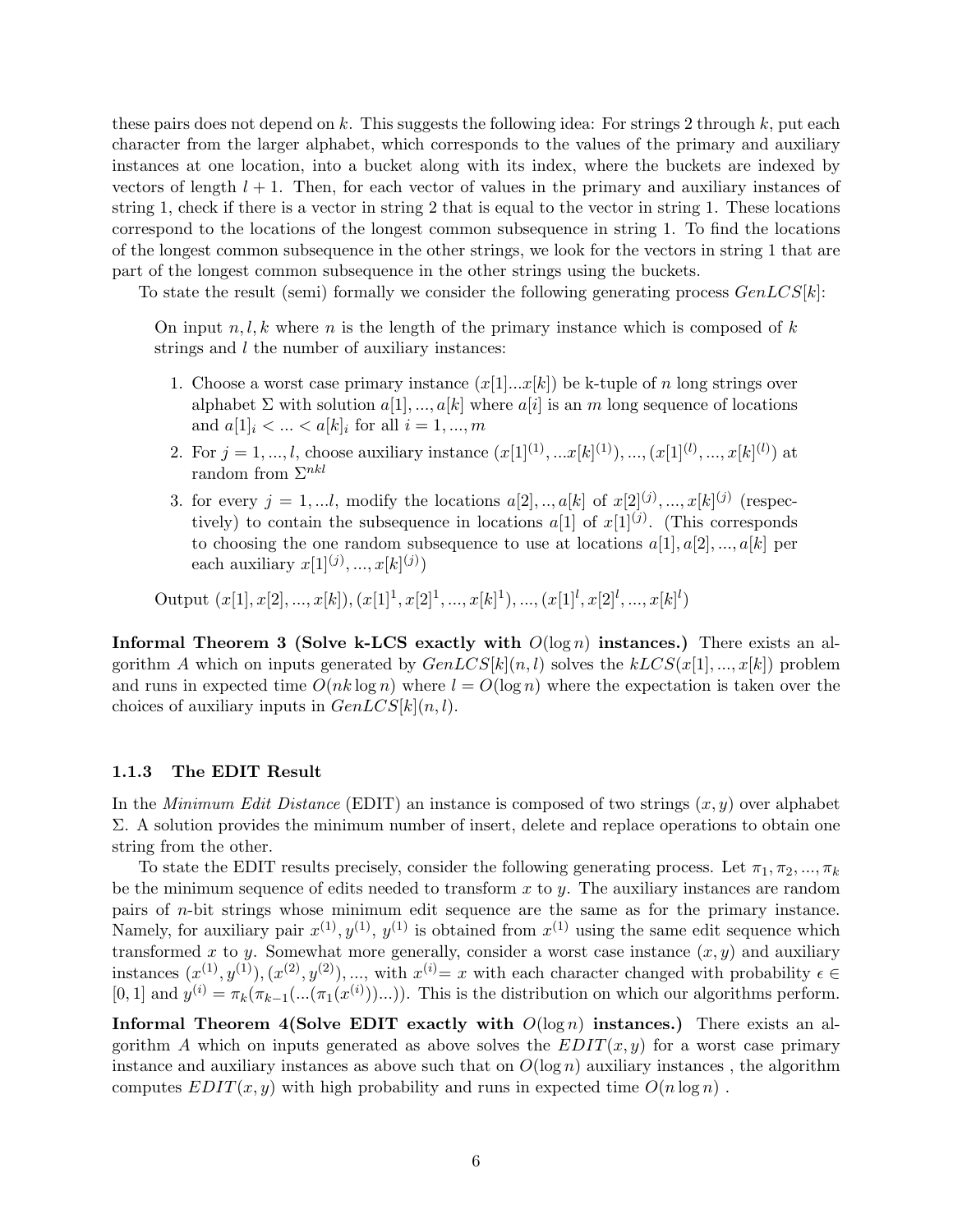### 1.2 Smoothed Analysis and Correlated Instances for Edit Distance

The celebrated work on smooth analysis by Spielman and Teng[14] introduced a new measure on the complexity of algorithms, first illustrated via the smoothed analysis of the Simplex algorithm in the realm of real valued inputs. The smooth analysis measure for an input  $x$  is the expected behavior of the algorithm on correlated inputs which are the result of subjecting x to perturbations (e.g. flip its bits with a certain probability). Spielman and Teng [13] observe that in the discrete input domain, perturbations of the input should probably be restricted to those which preserve the most significant aspect input with respect to a given situation. To address this, they define property-preserving perturbations to inputs and relate this measure to property testing work [9] and the heuristics of Feige and Kilian [7] for finding cliques on semi-random graphs with planted cliques.

Indeed, Andoni and Krauthgamer [4] embarked on the study of the smoothed complexity of the edit distance problem as follows. Given two adversarially chosen binary input strings with a common subsequence  $A$ , they develop algorithms to approximate the edit distance of those input strings which result from an independent perturbation (with some fixed probability  $p$ ) of each character of the original input strings with one restriction: the same perturbation is applied in both strings to the locations of the common subsequence A. They then show constant factor approximation algorithms which runs in linear time (or even sub-linear time assuming the edit distance is not too small) for such perturbed instances.

We remark that the approach of smoothed analysis in general and the work of [4] in particular, differs from our model and results in several aspects. First, we solve the edit distance problem (as well as LCS and k-LCS) on the primary worst case input pair itself with high probably rather than on a perturbed instance. Second, in contrast to smooth analysis our goal is not an "analysis" of when the problem becomes easier (or harder) but rather the development of algorithms which take advantage of (and when) extra correlated information is available in addition to an original input: namely, we assume that the correlated instances are received as an additional input that can help to solve the primary instance rather than aim to solve the correlated instances. Lastly, the correlation we consider are not between instances (per se) but rather between the solutions to the primary and auxiliary instances.

Having said that, there is an interesting interplay between the two explorations of smoothed analysis and improved algorithmics by having access to correlated instances . That is, one may consider any distribution induced by semi-random models over problem instances both as distributions for which 'smoothed complexity" can be studied, or as distributions over the auxiliary correlated instances which are available for improving algorithms.

One of the goals of research in the design and analysis of algorithms is to develop algorithms which work well in practice taking into account all available data. We have demonstrated that access to multiple problem instances with correlated solutions in the domain of sequence alignment and edit distance, can change the complexity of problems significantly. We believe that this research direction should be explored further, for other problems and algorithms.

### 2 Preliminaries

We denote the *i*th character of a string x over an alphabet  $\Sigma$  by  $x_i$ .

**Definition 1.** A longest common subsequence of two strings  $x, y \in \Sigma^*$  (LCS(x,y)) of length m is a largest set of pairs  $(a_1, b_1), ..., (a_m, b_m)$  such that  $1 \le a_1 < a_2 < ... < a_m \le n, 1 \le b_1 < b_2 < ... <$  $b_m \leq n$ , and  $x_{a_i} = y_{b_i}$  for  $i \in \{1, ..., m\}$ .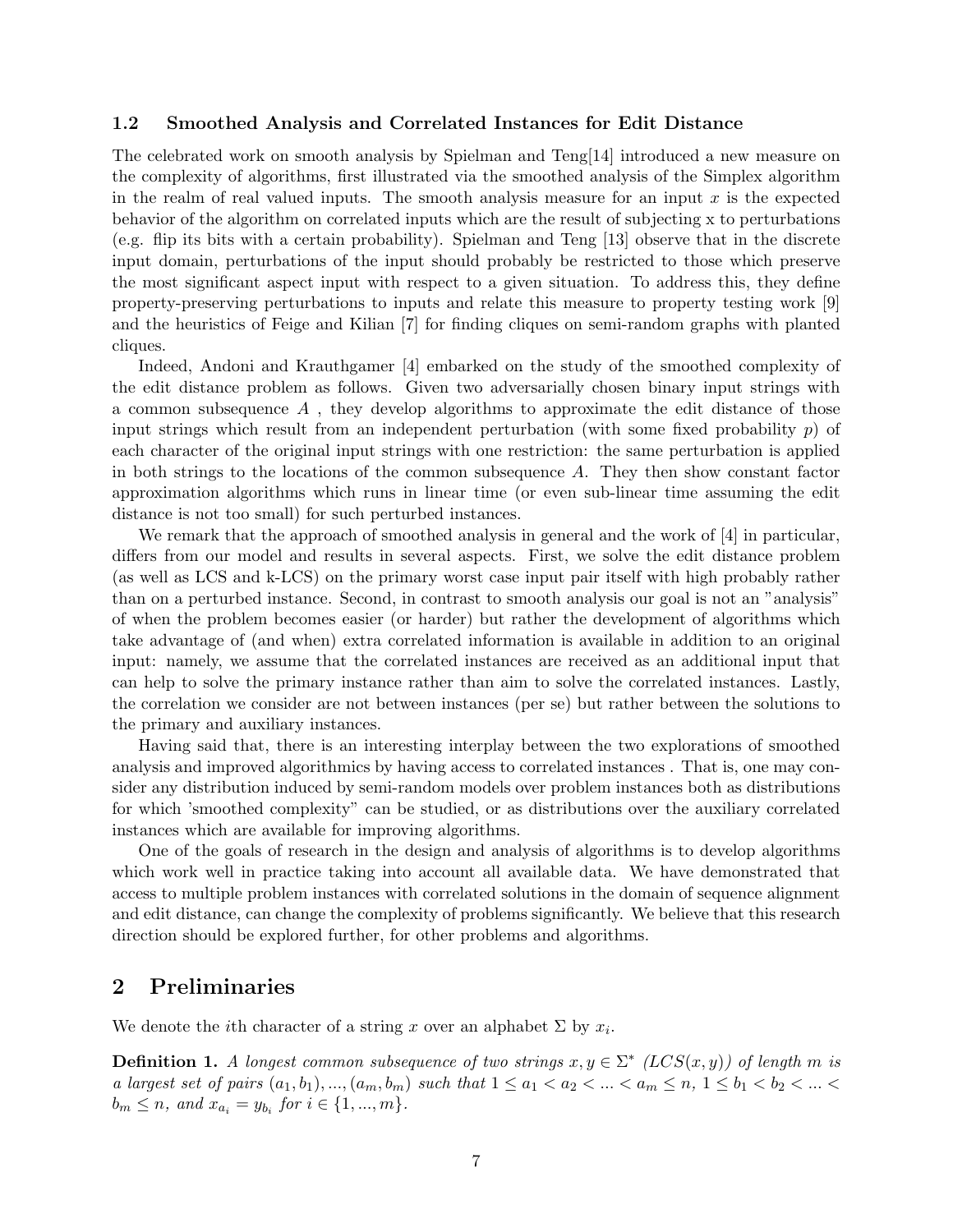**Definition 2.** A longest common subsequence of k strings  $(LCS(x[1], x[2], ..., x[k]))$  of strings  $x[1], x[2], x[3], ..., x[k]$  is a largest set of tuples  $(a[1], a[2], ..., a[k]_1), ..., (a[1]_m, a[2]_m, ..., a[k]_m)$  with  $1 \le a[j]_1 < a[j]_2 < \ldots < a[j]_m \le n$  for all  $j \in \{1, ..., k\}$  and  $x[1]_{a[1]_i} = x[2]_{a[2]_i} = \ldots = x[k]_{a[k]_i}$  for *all*  $i \in \{1, ..., m\}$ 

**Definition 3.** The edit distance  $(EDIT)$  between two strings  $x, y$  is the minimum number of insertions, deletions, and character substitutions it takes to get from x to y.  $EDIT(x, y)$  =  $LEV_{x,y}(|x|,|y|)$ , where

$$
LEV_{x,y}(i,j) = \begin{cases} \max i, j & \text{if } \min i, j = 0\\ \min \begin{cases} LEV_{x,y}(i, j - 1) \\ LEV_{x,y}(i - 1, j) \\ LEV_{x,y}(i - 1, j - 1) + \mathbb{1}_{a_i \neq b_j} \end{cases} \end{cases}
$$

and  $\mathbb{1}_{a_i\neq b_j} = \begin{cases} 1 & \text{if } a_i \neq b_j \\ 0 & \text{if } a_i = b_j \end{cases}$  $\begin{array}{cc} 0 & if \ a_i = b_j \end{array}$ .

**Definition 4.** The generating process  $GenLCS_{Pri,Aux}(n, l)$  draws x, y of length n from Pri with  $LCS(x,y) = \{(a_1,b_1), (a_2,b_2), ..., (a_m,b_m)\}\$ and outputs  $(x,y)$  and l pairs of strings  $(x^{(i)},y^{(i)})$  such that  $x^{(i)}$  and  $y^{(i)}$  are drawn from Aux conditioned on  $x_{a_j}^{(i)} = y_{b_i}^{(i)}$  $b_j^{(i)}$  for all  $j \in \{1, ..., m\}$ .

**Definition 5.** The generating process  $GenLCS[k]_{Pri,Aux}(n, l)$  draws  $x[1], x[2], ..., x[k]$  of length n from Pri with  $LCS(x[1], x[2], ..., x[k]) = (a[1]_1, a[2]_1, ..., a[k]_1), (a[1]_2, a[2]_2, ..., a[k]_2), ..., (a[1]_m, a[2]_m, ..., a[k]_m)$ and outputs strings  $x[1], x[2], ..., x[k]$  and l tuples of strings  $(x[1]^{(i)}, x[2]^{(i)}, ..., x[k]^{(i)})$  such that the  $x[s]^{(i)}$  are drawn from Aux conditioned on  $x[1]_{a[1]_j}^{(i)} = x[2]_{a[2]_j}^{(i)} = ... = x[k]_{a[k]}^{(i)}$  $a[k]_j$  for all  $j \in \{1, ..., m\}$ .

**Definition 6.** The generating process Genedit<sub>Pri,Aux, $\varepsilon$ </sub> $(n, l)$  draws x, y of length n and a sequence of character insertions, deletions, and substitutions  $\pi_1, \pi_2, ..., \pi_k$  that is the minimum sequence of edits needed to transform x to y from Pri. The output is  $x, y, x^{(1)}, y^{(1)}, x^{(2)}, y^{(2)}, ..., x^{(l)}, y^{(l)},$  with  $x^{(i)}$  being x with each character changed with probability  $\epsilon$  and  $y^{(i)} = \pi_k(\pi_{k-1}(\ldots(\pi_1(x^{(i)}))\ldots)).$ 

**Definition 7.** The generating process  $GenLCS_{\varepsilon, Pri, Aux}(n, l)$  draws  $(x, y)$  from Pri with  $LCS(x, y)$  =  $\{(a_1, b_1), (a_2, b_2), ..., (a_m, b_m)\}$  and draws  $x^{(i)}, y^{(i)}$  from Aux and outputs  $(x, y)$  and l pairs  $(x^{(i)}, y'^{(i)})$ where  $y'^{(i)}$  is  $y^{(i)}$  with  $y'^{(i)}_{b_i}$  $\mathcal{L}^{(i)}_{b_j}$  set to  $x_{a_j}^{(i)}$  with probability  $\varepsilon$  and otherwise left alone.

### 3 Results

### 3.1 Longest Common Subsequence

How can we take advantage of correlations to find the longest common subsequence faster? Suppose that we are given multiple pairs of strings where the longest common subsequence of the primary instance is also a common subsequence of the auxiliary instances. The problem of recovering the longest common subsequence given these instances is equivalent to computing the longest common subsequence of two strings over a larger alphabet, where each character in the string is determined by the characters in the primary and auxiliary instances at the same position. When the number of auxiliary instances is large enough, and the distribution is uniform, this means that each 'character' in the first string over this larger alphabet appears a few times in that string, making the longest common subsequence problem solvable in subquadratic time [11].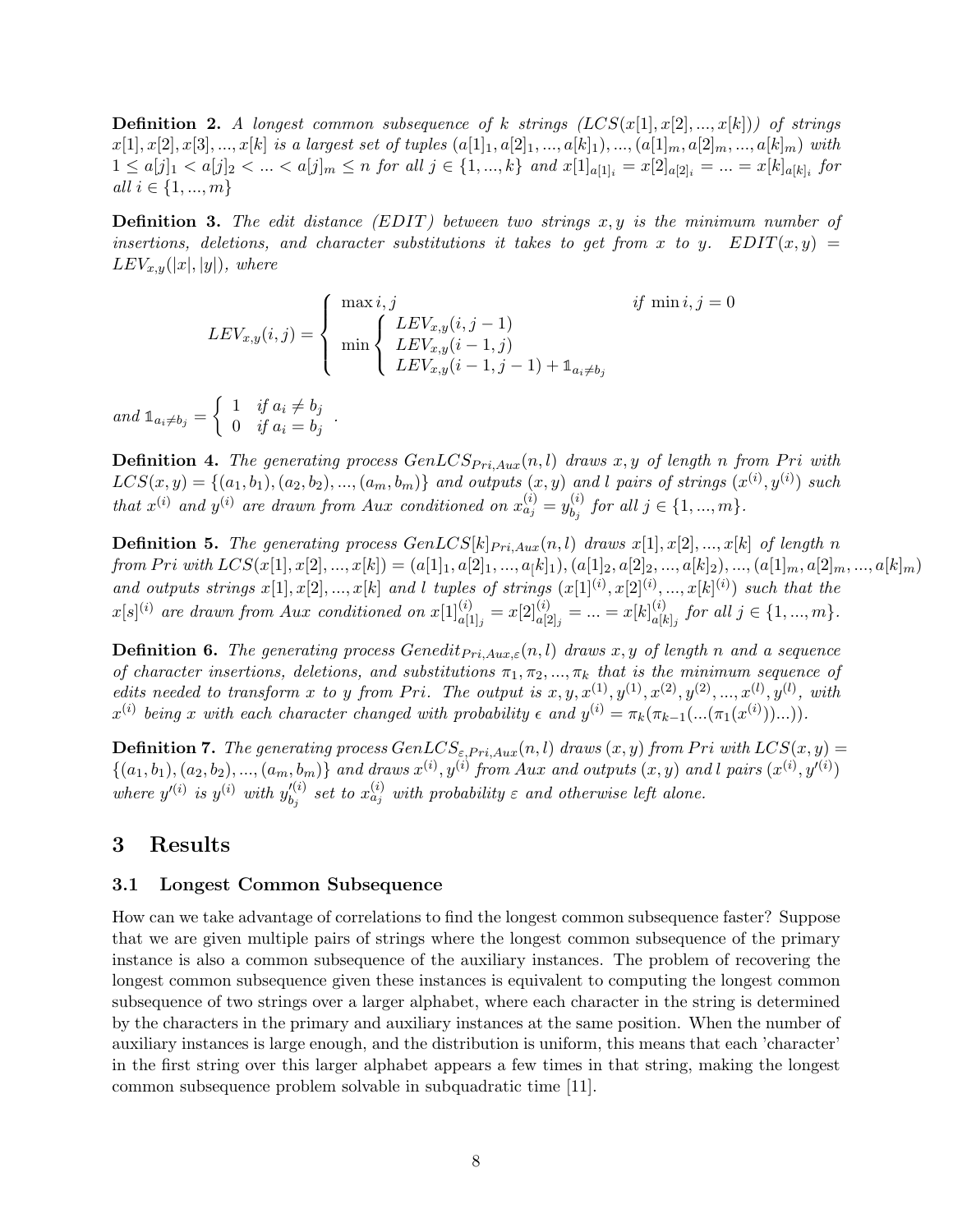**Definition 8.** The instance column  $(x)_i$  is defined as follows. Suppose we have strings x, y which are primary instances, which we will refer to  $x^{(0)}$  and  $y^{(0)}$ , and auxiliary instances  $(x^{(1)}, y^{(1)}), ..., (x^{(l)}, y^{(l)})$ . Then, we denote  $(x_i^{(0)}$  $\binom{0}{i}, x_i^{(1)}$  $\hat{f}_i^{(1)},...,x^{(n)}) = (x)_i$ , and similarly for  $(y)_i$ . We then denote the string  $(x)$ <sub>1</sub> $(x)$ <sub>2</sub>... $(x)$ <sub>n</sub> as  $(\mathbf{x})$ .

**Claim 1.** Suppose we have  $x, y$  with  $LCS(x, y) = (a_1, b_1), (a_2, b_2), ..., (a_m, b_m)$  and  $x^{(1)}, x^{(2)}, ..., x^{(l)}, y^{(1)}, y^{(2)}, ..., y^{(l)}$ drawn from generating process  $GenLCS_{Pri,Aux}(n, l)$  with Pri being a worst-case distribution and Aux being the uniform distribution <sup>1</sup>. If  $l > 2 \log n + 3$ , then the probability that there exists a pair  $(i, j)$  not in the longest common subsequence with  $(x)_i = (y)_j$  is less than 1/8. Also, the expected number of i, j such that  $(x)_i = (y)_j$  is equal to  $LCS(x, y) + r/2^l$ , where r is the number of i and j such that  $x_i = y_j$  and  $(i, j)$  is not a pair in the longest common subsequence.

*Proof.* If  $(x)_i = (y)_j$ , then  $x_i = y_j$ ,  $x_i^{(1)} = y_i^{(1)}$  $x_i^{(1)},...,x_i^{(l)} = y_i^{(l)}$  $i^{(i)}$ . If  $(i, j)$  is in the longest common subsequence, the probability of this happening is 1, and if  $(i, j)$  are not in the longest common subsequence, if  $x_i = y_j$  the probability of this happening is  $1/2^l$  because the auxiliary instances are drawn independently. Therefore, if  $l > 2 \log n + 3$ ,  $1/2^l < 1/8n^2$  and by a union bound, the probability that there exists  $(i, j)$  not in the longest common subsequence such that  $(x)_i = (y)_j$ is less than 1/8. In addition, the expected number of  $(i, j)$  such that  $(x)_i = (y)_j$  is  $LCS(x, y)$  +  $r/2^l$  .  $\Box$ 

Consider  $(x)_i$  and  $(y)_j$  to be characters of the alphabet  $\Sigma^{l+1}$ . Then  $(x)_1(x)_2...(x)_n$  and  $(y)_1(y)_2...(y)_n$ are strings over this alphabet. Using the algorithm of [11], we can find the longest common subsequence of  $(\mathbf{x})$  and  $(\mathbf{y})$ .

In FIND-LCS, the location THRESH $[k]$  is the position in  $(y)$  of the longest common subsequence of length k so far, MATCHLIST[i] is the list of locations j such that  $(x)_i = (y)_j$ , LINK[k] has the kth pair in the longest common subsequence of length k so far and a pointer to LINK $[k-1]$ , and PTR is used to go through the longest common subsequence at the end.

### **Lemma 1.** FIND-LCS works and runs in expected time  $O(n^{2-\epsilon} \log n)$  for  $l = \epsilon \log n$ ,  $0 < \epsilon \leq 1$ .

Proof. First we will show that the algorithm works by showing any longest common subsequence of  $(x)$  and  $(y)$  is also a longest common subsequence of x and y, and vice versa. For the forward direction, by the way the auxiliary instances are generated the longest common subsequence of  $x$ and y is a common subsequence of  $(x)$  and  $(y)$ . In the reverse direction, any common subsequence of  $(\mathbf{x})$  and  $(\mathbf{y})$  must also be a common subsequence of x and y because of the fact that  $(x)_i$  has  $x_i^{(0)} = x_i$  as its first element. This means that there cannot be a common sequence of (**x**) and (**y**) longer than the longest common subsequence of x and y. To prove the expected running time, we use Claim 1. The expected number of pairs i, j such that  $(x)_i = (y)_j$  is equal to  $LCS(x, y) + r/2^l$ , and  $2^l = n^{\varepsilon}$ , and r can be as large as  $n^2$ , so the expected number of pairs is  $O(n^{2-\varepsilon})$ . Plugging this in to the runtime of the algorithm of [11], we get an expected running time of  $O(n^{2-\epsilon} \log n)$  $\Box$ 

<sup>&</sup>lt;sup>1</sup>Recall that  $GenLCS_{Pri,Aux}$  returns auxiliary instances from Aux conditioned on the longest common subsequence of the primary instance being a common subsequence of the auxiliary instances.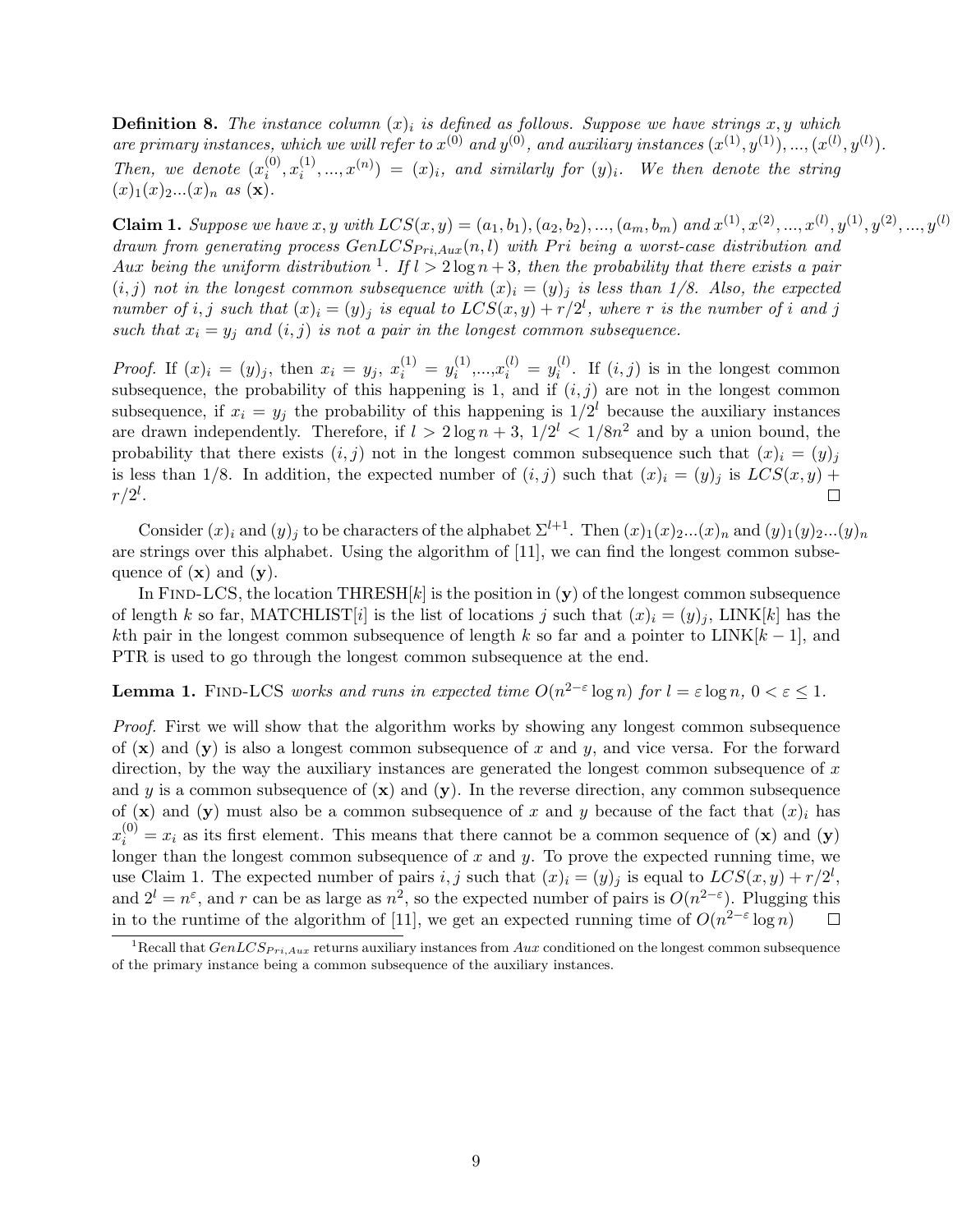FIND-LCS $(x, y, x^{(1)}, y^{(1)}, ..., x^{(l)}, y^{(l)})$  [11] 1 Construct the strings  $(x)$  and  $(y)$ . 2 Initialize arrays THRESH, MATCHLIST, LINK, and pointer PTR. 3 For  $i = 1, 2, ..., n$ 4 Set MATCHLIST  $[i] = (j_1, j_2, ... j_p)$  such that  $j_1 > j_2 > ... > j_p$ and  $(x)_i = (y)_{j_q}$  for  $1 \le q \le p$ 5 Set THRESH[0] to 0 6 For  $i = 1, ..., n$ 7 THRESH[i] =  $n+1$ 8 For  $i = 1, ..., n$ 9 For  $j$  on MATCHLIST[i] 10 Find k such that THRESH $[k-1] < j \leq \text{THRESH}[k]$ 11 If  $j <$  THRESH $|k|$ 12 THRESH $[k] = j$ 13 LINK $[k]$  = newnode  $(i, j, LINK[k-1])$ 14  $k = \text{largest } k \text{ such that } \text{THRESH}[k] \neq n + 1$ 15  $\text{PTR} = \text{LINK}[k]$ 16 While PTR  $\neq$  null 17 Output  $(i, j)$  pointed to by PTR 18 Advance PTR

**Remark.** For  $l \geq \log n$ , the algorithm runs in expected time  $O(n \log n)$ .

**Remark.** We note that if the correlation model is changed such that the auxiliary sequences are the original sequences with each character changed with probability p, the algorithm still works with  $O(\log n)$  sequences when p is constant.

### 3.2 Longest Common Subsequence of k sequences

Section 3.1 gives us a way to use correlated instances to get faster algorithms for finding the longest common subsequence. This raises the question of whether we can extend these results to computing the longest common subsequence of k sequences. It is known that being able to compute the longest common subsequence of k sequences in  $n^{k-\varepsilon}$  time would give faster algorithms for NC-SAT and prove circuit lower bounds [2].

To determine the longest common subsequence of k sequences, we will need a different algorithm. Note that in Claim 1, if the number of correlated instances is large enough (i.e.  $O(\log n)$ ), every matching pair (i.e.  $(i, j)$  such that  $(x)_i = (y)_i$ ) corresponds to part of the longest common subsequence with high probability. This means that if there was an efficient algorithm for finding these pairs, we could obtain the longest common subsequence efficiently. In addition, the existence of these pairs does not depend on k. Given strings  $x[1], x[2], ..., x[k]$  and auxiliary instances from  $GenLCS[k]_{Pri,Aux}$  with Pri worst-case and Aux uniform (i.e. the auxiliary instances will be random conditioned on the longest common subsequence of the primary instance being a common subsequence of the auxiliary instances), with high probability the pairs  $(i, j)$  such that  $(x[1])_i = (x[s])_j$  are also  $(a[1]_t, a[s]_t)$  for some t where  $LCS(x[1], x[2], ..., x[k]) =$  $\{(a[1], a[2], ..., a[k],), (a[1], a[2], ..., a[k],), ..., (a[1], a[2], ..., a[k],)\}.$ 

This suggests the following algorithm which runs in  $O(kn \log n)$  time, or  $O(n \log n)$  if k is constant. If we are given auxiliary instances from  $GenLCS[k]_{Pri, Aux}$  with Pri a worst-case distribution and Aux the uniform distribution, we can construct buckets indexed by elements of  $\Sigma_{l+1}$  and the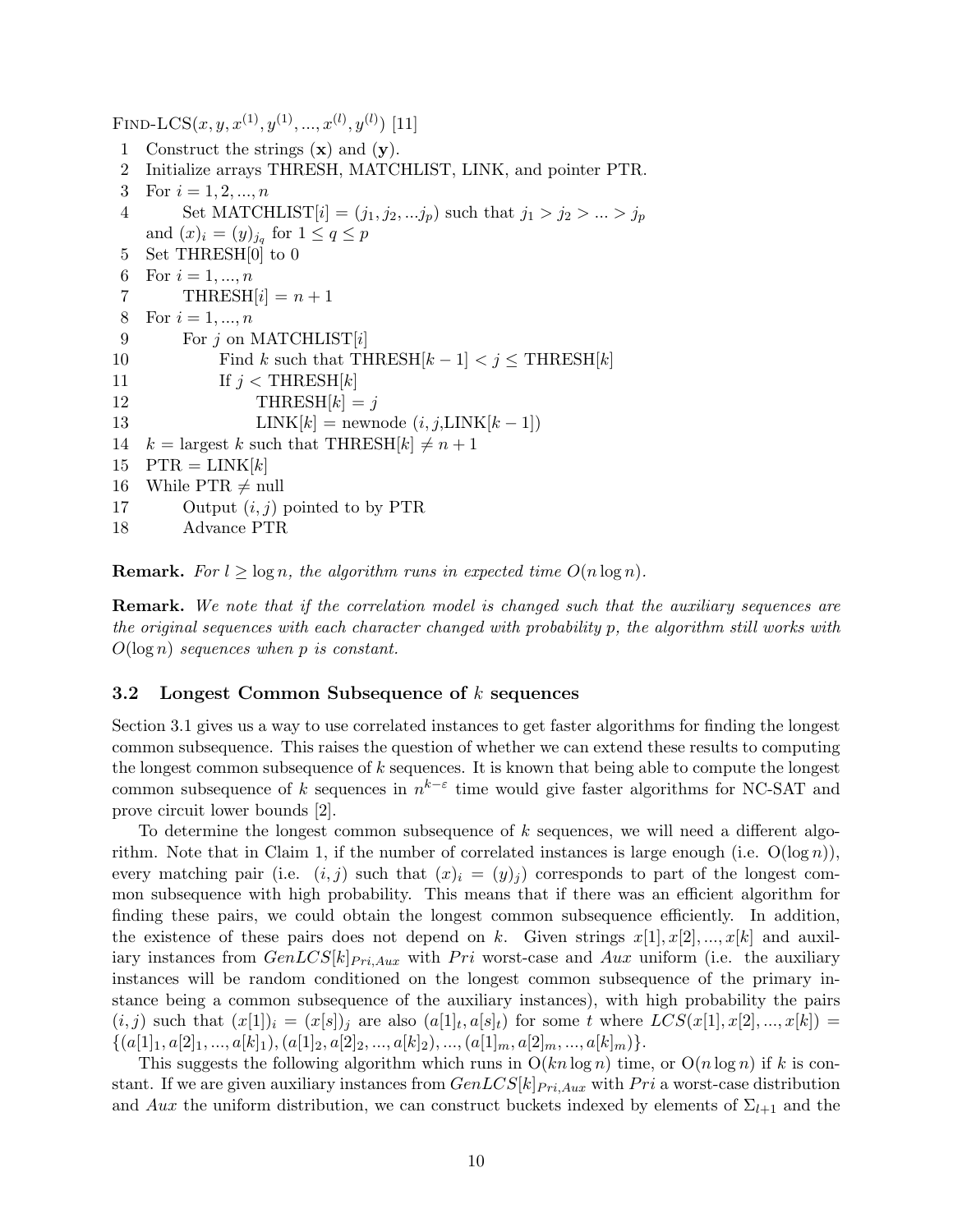entries of each bucket are the indices of the columns that have the same value as the bucket's index. Then, it looks up the columns of string 1 to see where the matches are. FINDLCS- $k$  proceeds in three steps; first, for the last  $k - 1$  strings, it puts each column of the string in the corresponding bucket in the set of buckets for that string. Next, it checks the columns of string 1 against the columns of string 2 to see which positions in string 1 are in the longest common subsequence; with high probability, only the positions in the LCS will match with columns in string 2. The final step is to find the positions in strings 2 through  $k$  corresponding to the positions in string 1 and output this matching.

In FINDLCS-k, the  $H_j$  are arrays of buckets where the  $(x[j])_i$  are stored for  $j = 2, ..., n$ , and A is the array of k-tuples in the longest common subsequence.  $H_i[s]$  denotes the contents of the bucket for the jth string, and is filled iff there exists i such that  $(x[j])_i = s$ .  $A_{i,j}$  is the index in the jth string of the ith entry of the longest common subsequence.

FINDLCS- $k(x[1], x[2], ..., x[k], x^{(1)}[1], ..., x^{(1)}[k], ..., x^{(l)}[1], ..., x^{(l)}[k])$ 

```
Put columns into buckets
1 For j = 2, ..., k2 Construct the array H_i with elements linked lists.
3 For i = 1, ..., n4 Add ((x[j])_i, i) to H_j[(x[j])_i)].5 Make the n \times k array A.
6 m = 1Check which positions in string 1 are part of the LCS
7 For i = 1, ..., n8 For (v, j) in H_2[(x[1])_i]9 If (x[1])_i = v10 A_{m,1} = i11 A_{m,2} = j12 m = m + 1Match positions in strings 2 through k to positions in string 1
13 For s = 3, ..., k14 For l = 1, ..., m15 i = A_{l,1}16 If H_s[(x[1])_i] is empty
17 Remove A_l and skip to the next l
18 For (v, j) in H_s[(x[1])_i]19 If (x[1])_i = v20 A_{m,s} = j21 Output A_i from i = 1, ..., m.
```
Claim 2. FINDLCS-k works with high probability in time  $O(nk \log n)$  given instances from  $GenLCS[k]_{Pri,Aux}(n, l)$ with Pri worst-case and Aux uniform when  $l = O(\log n)$ . <sup>2</sup>

*Proof.* If  $x[1]_i = x[s]_i$  and there is no t such that  $a[1]_t = i$  and  $a[s]_t = j$ , which means that the *i*th character of  $x[1]$  does not correspond to the jth character of  $x[s]$  in the longest common subsequence, the probability that  $(x[1])_i = (x[s])_j$  is equal to  $1/2^l$  for any s because  $GenLCS[k]_{Pri,Aux}$  samples independently and Aux is the uniform distribution. If  $l = 2 \log n + \log k + 3$ , the probability of

<sup>&</sup>lt;sup>2</sup>Recall that  $GenLCS[k]_{Pri,Aux}$  draws auxiliary instances from Aux conditioned on the longest common subsequence of the primary instance being a common subsequence of the auxiliary instances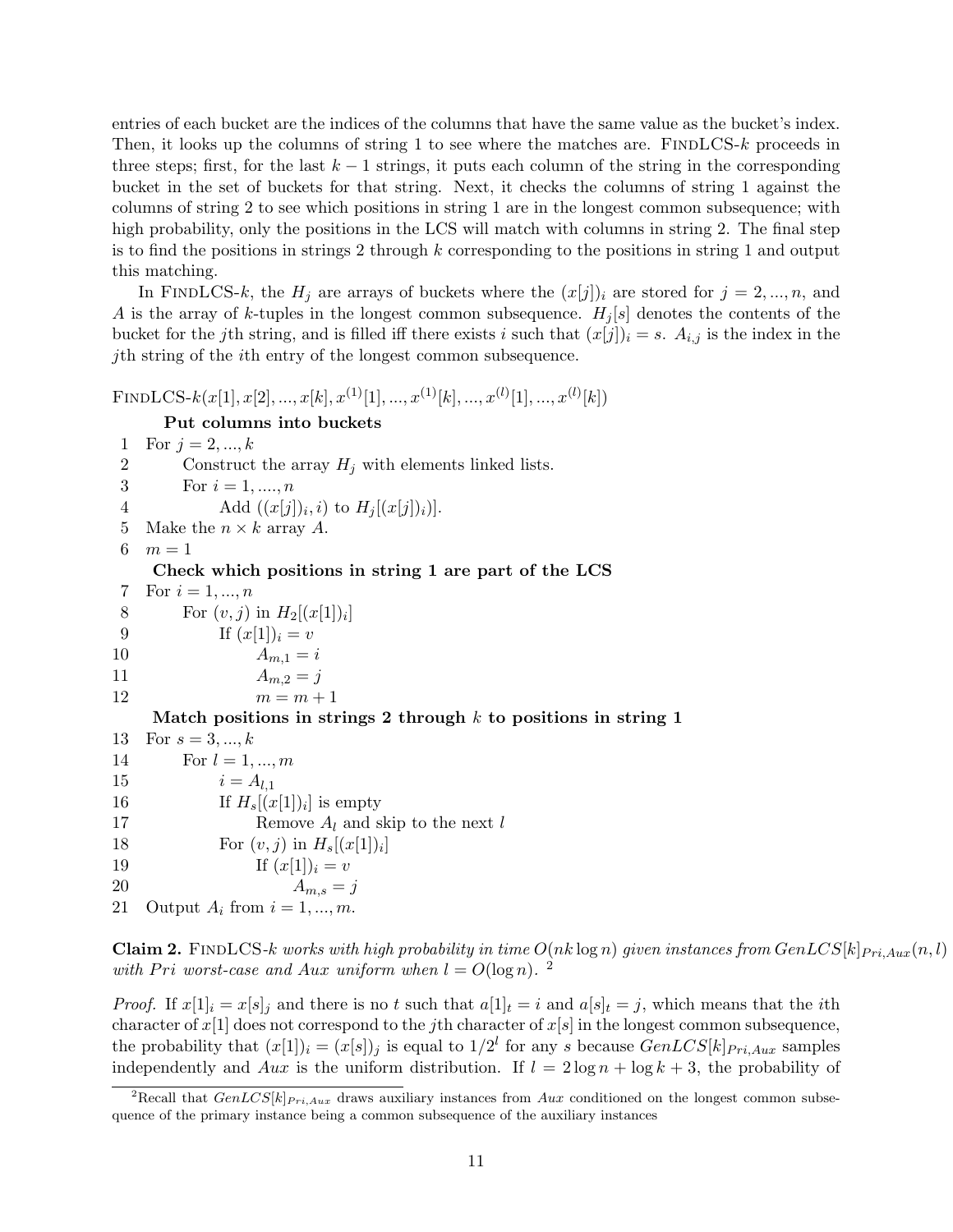this happening is  $1/8kn^2$ , and then taking the union bound over all  $(k-1)n^2$  pairs gets us that the probability that there exists an i, j, s such that  $(x[1])_i = (x[s])_i$  and there is no t such that  $a[1]_t = i$  and  $a[s]_t = j$  is  $\lt 1/8$ . Thus, with probability at least 7/8 FINDLCS-k recovers the longest common subsequence.

To prove the time bound, the first loop takes time  $O(nk \log n)$ , the second loop takes time  $O(nk \log n)$ , and the third loop takes time  $O(nk \log n)$ , which makes the total runtime  $O(nk \log n)$ .  $\Box$ 

Remark. As is the case in the previous section, if the correlation model is changed such that the auxiliary sequences are the original sequences with each character changed with probability p, the algorithm still works with  $O(\log n)$  sequences when p is constant.

### 3.3 Edit Distance

Suppose that we have two strings  $x, y$  for which we want to compute the minimum edit distance. Algorithm FINDLCS-k for  $k = 2$ , given strings x, y and correlated instances  $x^{(1)}, y^{(1)}, ..., x^{(l)}, y^{(l)}$ can be used to find i, j such that  $(x)_i = (y)_j$ . What does this mean in the edit distance setting? If our auxiliary instances have the same sequence of edit operations, then if  $(x)_i = (y)_j$ , with high probability  $x_i$  moved to  $y_i$  during the sequence of inserts, deletes, and changes. This means that we can find the parts of the original string that are preserved under the edit and their new positions. Our algorithm works as follows. First, we get  $O(\log n)$  auxiliary instances from  $Genedit_{Pri, Aux,\varepsilon}$ , where Pri is worst-case, and then put the  $(y)_j$  in buckets and check which  $(x)_i$  have  $(x)_i = (y)_j$ . Then, with the pairs  $(a_1, b_1), ..., (a_k, b_k)$ , the edit distance is  $\sum_{i=0}^{k} \max a_{i+1} - a_i - 1$ ,  $b_{i+1} - b_i - 1$ with high probability. This algorithm obviously runs in  $O(n \log n)$  time.

In FIND-EDIT, the array H of buckets is used to store  $(y)_i$ , and  $COMMONPAIRS$  holds the  $i, j$  such that  $(x)_i = (y)_j$ .

FIND-EDIT $(x, y, x^{(1)}, y^{(1)}, ..., x^{(l)}, y^{(l)})$ 

- 1 Initialize an  $n \times 2$  array COMMONPAIRS.
- 2 Construct an array  $H$  of size  $n$  of linked lists.
- 3 For  $j = 1, ..., n$
- 4 Add  $((y)_i, j)$  to  $H[(y)_i]$ .
- 5 For  $i = 1, ..., n$
- 6 For  $(v, j)$  in  $H[(x)_i]$
- 7 If  $(x)_i = v$  add  $(i, j)$  to *COMMONPAIRS*.

8 Output  $\sum_{i=0}^{k} \max(a_{i+1} - a_i - 1, b_{i+1} - b_i - 1),$ where  $COMMON-PAIRS = ((a_1, b_1), (a_2, b_2), ..., (a_k, b_k)).$ 

**Claim 3.** The algorithm FIND-EDIT on  $O(\log n)$  instances generated by Genedit<sub>Pri,Aux, $\varepsilon$ </sub> $(n, l)$ with Pri worst-case and Aux uniform works and runs in time  $O(n \log n)$  with high probability.

*Proof.* By Claim 2, the hashing finds the pairs  $(a_1, b_1), ..., (a_k, b_k)$  with probability at least 7/8 in expected time  $O(n \log n)$ . We claim that the edit distance is equal to  $\sum_{i=0}^{k} \max (a_{i+1} - a_i - 1, b_{i+1} - b_i - 1)$ if this is true. To see this, the original edit takes  $x_{a_i}$  to  $y_{b_i}$ , and thus everything between  $x_{a_i}$ and  $x_{a_{i+1}}$  must be matched to things between  $y_{b_i}$  and  $y_{b_{i+1}}$ . This edit distance is equal to  $\max (a_{i+1} - a_i - 1, b_{i+1} - b_i - 1)$ . Suppose that the edit distance was less. Then there must be

<sup>&</sup>lt;sup>3</sup>Recall that *Genedit<sub>Pri,Aux,ε* outputs auxiliary instances where the first string is a perturbation of the original</sub> string and the second string is obtained by applying the same edits to the first string.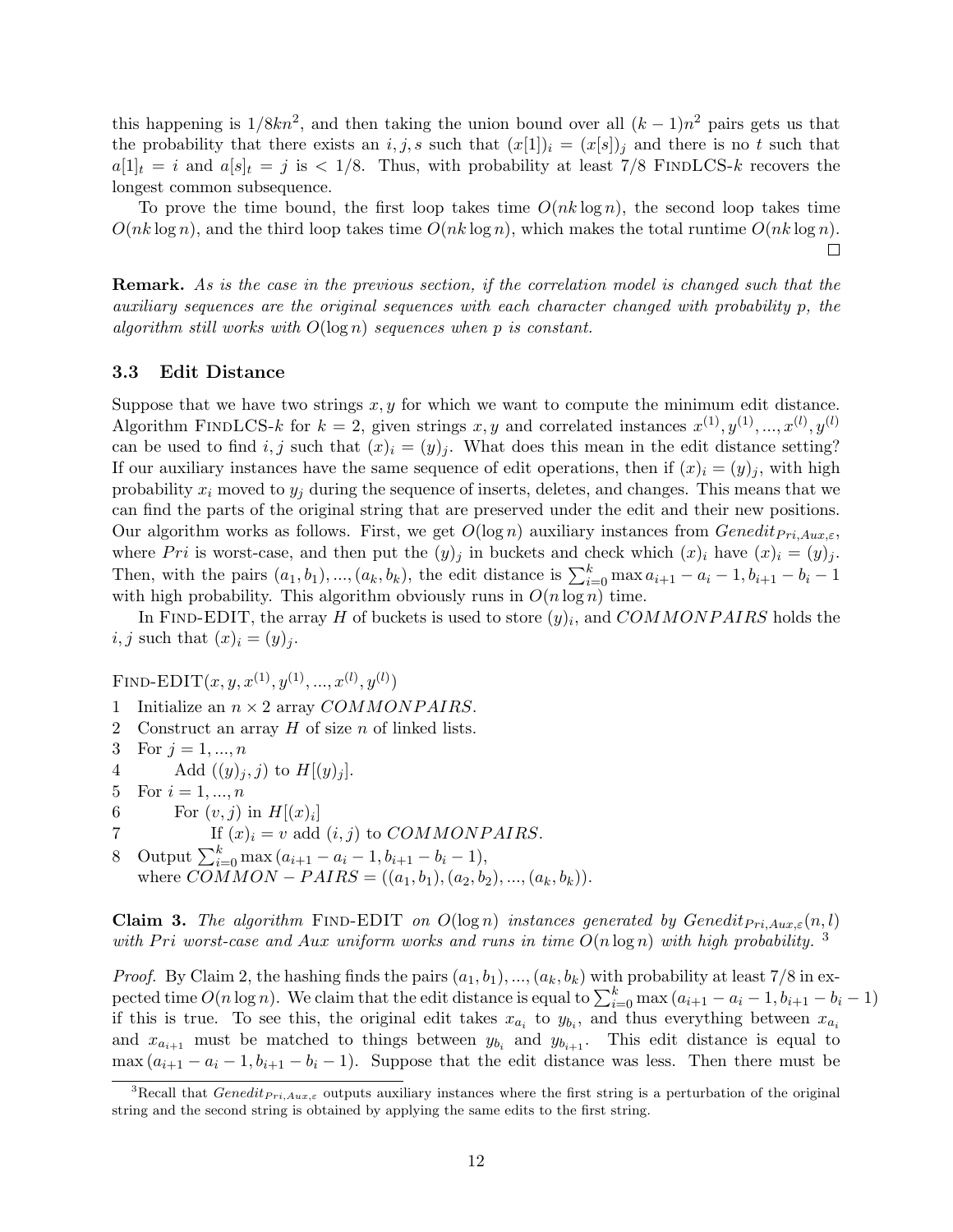a coordinate  $x_c$  or  $y_d$  that was in the original string. But then, we could extend this to a smaller edit for the entire string than the original edit, which is a contradiction. Thus, the edit distance is at least max  $(a_{i+1} - a_i - 1, b_{i+1} - b_i - 1)$ , and this is achieved by the original edit, because none of them are preserved. The running time is  $O(n \log n)$  because each loop takes time  $O(n \log n)$ .  $\Box$ 

#### 3.4 Less correlated generating processes

In section 3.2, we showed that if we are given auxiliary instances which contain the longest common subsequence of the primary instances as a common subsequence, we can find the longest common subsequence of  $k$  sequences with high probability in almost-linear time, which contrasts with the  $n^k$  lower bound of Abboud, Hansen, Williams, and Williams assuming there is no way to solve satisfiability of  $o(n)$ -depth bounded-fanin circuits in time  $O((2 - \delta)^n)$  [2]. What happens if we relax the restriction that the auxiliary instances all contain the longest common subsequence of the original instance, and instead say that each pair of the longest common subsequence is present in the auxiliary instances with probability  $1/2 + \varepsilon$  instead of  $1/2$ ? Clearly our original algorithm will not work, because  $(x_i)$  and  $(y_j)$  for i, j in the longest common subsequence are not guaranteed to map to the same hash value. However, there will still be a difference in how correlated the columns are, and we can use that to distinguish between pairs of columns that are in the longest common subsequence and pairs of columns that are not in the longest common subsequence. Finding these pairs of columns is equivalent to finding the pairs of columns with small Hamming distance, because the more correlated columns will have a smaller Hamming distance. There are two algorithms for solving Hamming nearest neighbors in subquadratic time; an algorithm based on the locality sensitive hashing techniques of Gionis, Indyk, and Motwani [8], and an algorithm of Alman and Williams based on probabilistic polynomials [3]. A technical lemma follows, and then a description of the algorithm based on the paper of Gionis, Indyk, and Motwani.

 $\textbf{Definition 9. } \mathbb{1}_{x_i^{(m)}=y_j^{(m)}} \textit{ is 1 if } x_i^{(m)}=y_j^{(m)}$  $j^{(m)}$  and 0 otherwise.

**Lemma 2.** Suppose we have x and y such that  $LCS(x, y) = ((a_1, b_1), (a_2, b_2), ..., (a_k, b_k))$  and  $x^{(1)}, x^{(2)}, ..., x^{(l)}, y^{(1)}, y^{(2)}, ..., y^{(l)}$  drawn from  $GenLCS_{\varepsilon, Pri, Aux}(n, l)$  with Pri worst-case and Aux uniform. Then, for any  $\delta$  such that  $0 < \delta < 1/2 + \varepsilon$ , if  $i = a_k$  and  $j = b_k$  for some k,

$$
\Pr[\mathbb{E}_m[\mathbb{1}_{x_i^{(m)}=y_j^{(m)}}]\leq 1/2+\varepsilon-\delta]\leq e^{-\frac{(\delta/(1/2+\varepsilon))^2l}{2}}
$$

and otherwise

$$
\Pr[\mathbb{E}_m[\mathbb{1}_{x_i^{(m)}=y_j^{(m)}}] \ge 1/2 + \delta] \le e^{-4\delta^2 l/3}
$$

*Proof.* We use the form of the Chernoff bound given in [12]: for X a sum of independent random variables  $X_1, ..., X_n$  taking values  $\{0, 1\}$  with expectation  $\mu$ , we have that  $Pr[X \leq (1-\delta)\mu] \leq e^{-\delta^2 \mu/2}$ and  $Pr[X \geq (1+\delta)\mu] \leq e^{-\delta^2\mu/3}$  for  $0 < \delta < 1$ . The first inequality is proven by plugging in  $\mu = (1/2 + \varepsilon) * l$  into the first Chernoff bound and noting that the expectation is the sum of the indicator random variables divided by  $l$ , and the second inequality follows similarly.  $\Box$ 

In FINDLCS-WEAKCORRELATION,  $f_i$  is the hash function used to store the column  $(y)_j$  in  $H_i$ . M is a candidate list of matches for every  $(x)_i$ .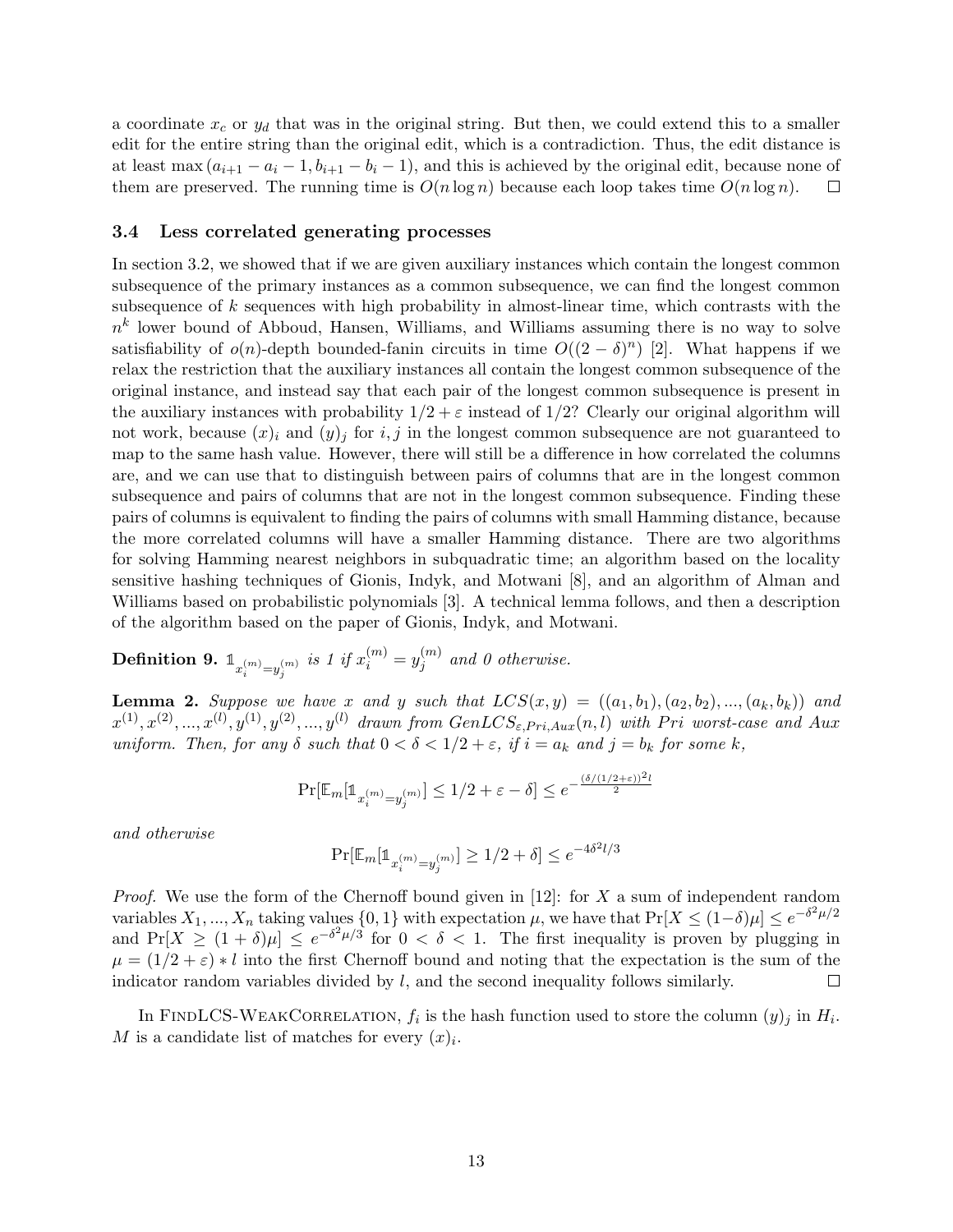FINDLCS-WEAKCORRELATION $(x, y, x^{(1)}, y^{(1)}, ..., x^{(l)}, y^{(l)}, \varepsilon, \delta, k, m)$ 

Initialize the hash tables for the locality sensitive hashing algorithm 1 For  $i = 1, ..., m$ .

- 2 Let  $f_i(x) = (x_{c_1}, x_{c_2}, ..., x_{c_k})$  with the  $c_t$  drawn uniformly from  $\{1, ..., l\}$ .
- 3 Let  $H_i$  be an array of size  $2^k$  of buckets.
- 4 For  $j = 1, ..., n$

5 Add  $(j, (y)_j)$  to  $H_i[f_i((y)_j)]$ .

### Find the columns of x that have a match in one of the tables

- 6 For  $i = 1, ..., n$
- 7 Create a list M
- 8 For  $j = 1, ..., m$

9 Add everything in  $H_i[f_i((x)_i)]$  to M.

Check if one of the matches is correct

- 10 For  $(j, v)$  in M
- 11 If  $|\{t|x_i^{(t)} = y_j^{(t)}\}$  $|j^{(l)}| \geq (1/2 + \delta) * l$
- 12 Output  $(i, j)$ .

**Claim 4.** FINDLCS-WEAKCORRELATION with  $\varepsilon$ ,  $\delta = \sqrt{\frac{9 \log n}{l}}$  $\frac{\log n}{l}$ ,  $k = \frac{\log n}{\log \frac{1}{\lambda}}$  $\frac{\log n}{\log \frac{1}{1/2+\delta}}$ , and  $m = 8n$  $\frac{\log \frac{2}{1+2\epsilon-2\delta}}{\log \frac{2}{1+2\delta}}$ 

and instances drawn from  $GenLCS_{\varepsilon, Pri, Aux}(n, l)$  with Pri worst-case and Aux uniform works with probability at least 2/3 and runs in time  $O(n^{\frac{1+\frac{\log\frac{2}{1+2\epsilon}-2\delta}{\log\frac{2}{1+2\delta}}}}l)^4$ .

*Proof.* Suppose that i, j are such that there is no k such that  $i = a_k$  and  $j = b_k$ . By the lemma,  $Pr[Pr[(x)_i = (y)_j] > 1/2 + \sqrt{9 \log n/l}] \le e^{-4*(9 \log n/l) * l/3} \le 1/n^3$ . If there exists k such that  $i = a_k$  and  $j = b_k$ , then using the lemma,  $Pr[Pr[(x)_i = (y)_j] < 1/2 + \epsilon - \sqrt{9 \log n/l}] \le$  $e^{-(9\log n/l)/(1/2+\varepsilon)^2+l/2} \le 1/n^3$ . By a union bound, the probability that either of these things happens for any pair of  $(x)_i$  and  $(y)_j$  is  $\leq 1/n$  which is smaller than any constant for sufficiently large n. Otherwise, we have that if  $(x)_i$  and  $(y)_j$  do not match they agree in a less than  $1/2 + \delta$ fraction of elements, and if  $(x)_i$  and  $(y)_j$  do match then they agree in a more than  $1/2 + \varepsilon - \delta$ fraction of elements. By Theorem 1 of [8] and the fact that  $(1/2 + 1/e)^8 < 1/3$ , with probability at least  $2/3$  every  $x_i$  will match to  $y_j$  when  $i, j$  is in the longest common subsequence, and the number of i, j such that there exists a k such that  $f_k((x)_i) = f_k((y)_i)$  and i, j is not in the longest  $\frac{\log \frac{2}{1+2\epsilon-2\delta}}{\log \frac{2}{1+2\delta}}$ . Then, the comparison step takes time at most

common subsequence is at most  $O(n)$  $1+\frac{\log\frac{2}{1+2\epsilon-2\delta}}{\log\frac{2}{1+2\delta}}$ 

$$
O(n^{\log \frac{2}{1+2\delta}} l). \square
$$

This algorithm also works for finding the longest common subsequence in k sequences, by applying this process to every string paired with the first string.

## Acknowledgements

We are grateful to Guy Rothblum for early important discussions on this work and the choices of correlation models. Thank you Guy! We also thank Aviv Regev for helpful discussion on correlations in sequence alignment in bioinformatics.

<sup>&</sup>lt;sup>4</sup>Recall that  $GenLCS_{\varepsilon, Pri,Aux}$  adjusts each pair in the longest common subsequence of the primary instance in the auxiliary instances with probability  $\varepsilon$ .